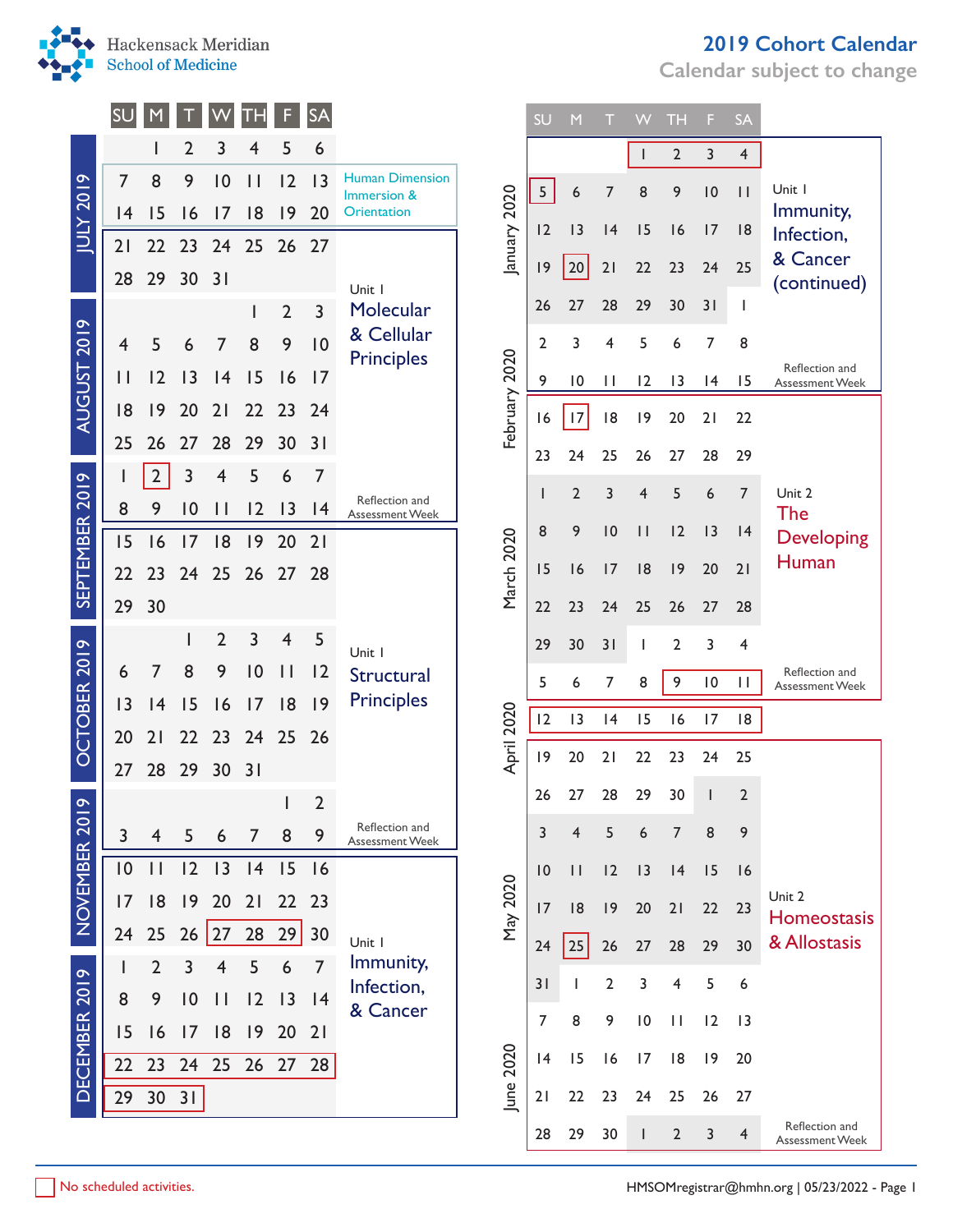

|                                                                                                                                                                                                                                                                                                                                                                                                                                                                                                                                                                                                                                                                                                                                                                                                                | M  |    | VV             | TН              | F            | <b>SA</b>     | SU           |                                          |  | M              |                | VV           | <b>TH</b>                                                                                                                                                                                                                                                                                                                                                                                                                                                                                                                                                                                                                                                                                                                                                                                                                                                                                                                                           | F | <b>SA</b> | SU |  |  |
|----------------------------------------------------------------------------------------------------------------------------------------------------------------------------------------------------------------------------------------------------------------------------------------------------------------------------------------------------------------------------------------------------------------------------------------------------------------------------------------------------------------------------------------------------------------------------------------------------------------------------------------------------------------------------------------------------------------------------------------------------------------------------------------------------------------|----|----|----------------|-----------------|--------------|---------------|--------------|------------------------------------------|--|----------------|----------------|--------------|-----------------------------------------------------------------------------------------------------------------------------------------------------------------------------------------------------------------------------------------------------------------------------------------------------------------------------------------------------------------------------------------------------------------------------------------------------------------------------------------------------------------------------------------------------------------------------------------------------------------------------------------------------------------------------------------------------------------------------------------------------------------------------------------------------------------------------------------------------------------------------------------------------------------------------------------------------|---|-----------|----|--|--|
|                                                                                                                                                                                                                                                                                                                                                                                                                                                                                                                                                                                                                                                                                                                                                                                                                | 6  | 7  | 8              | 9               | 10           | $\vert \vert$ | 12           |                                          |  | 4              | 5              | 6            | 9<br>7<br>8<br>10<br><b>Block I cont.</b><br>15<br> 4<br>16<br>17<br>22<br>23<br>21<br>24<br>12/21/20 - 2/21/21<br>28<br>29<br>30<br>31<br>5<br>7<br>4<br>6<br>12<br>13<br>$\mathbf{H}$<br> 4<br> 8<br> 9<br>20<br>21<br>25<br>28<br>26<br>27<br>5<br>7<br>4<br>6<br><b>Block 2</b><br>12<br> 3<br>$\vert \vert$<br> 4<br>2/22/21 - 4/18/21<br> 9<br>20<br> 8<br>21<br>25<br>26<br>27<br>28<br>2<br>3<br>4<br>8<br>9<br>$\overline{10}$<br>$\mathbf{H}$<br>15<br>17<br> 8<br>16<br>22<br>23<br>24<br>25<br>29<br>30<br>$\overline{2}$<br>$\mathsf{I}$<br><b>Block 3</b><br>$\overline{7}$<br>8<br>9<br>6<br> 3<br> 4<br>15<br>16<br>$\neq$<br>$9/21 - 6/13/21$<br>20<br>21<br>22<br>23<br>29<br>27<br>28<br>30<br>3<br>5<br>$\overline{\mathbf{4}}$<br>6<br>$\vert 0$<br>12<br>$\mathbf{H}$<br> 3<br>17<br> 9<br> 8<br>20<br>$6/14/21 - 8/8/2$<br>Block 4<br>26<br>24<br>25<br>27<br>$\sqrt{2}$<br>$\overline{3}$<br>$\overline{4}$<br>$\mathbf{I}$ |   |           |    |  |  |
| <b>JULY 2020</b><br>13<br>27<br>3<br>AUGUST 2020<br>31<br>SEPTEMBER 2020<br>$\overline{7}$<br>21<br>5<br>OCTOBER 2020<br>2<br>NOVEMBER 2020<br>$\,9$<br>DECEMBER 2020<br>7                                                                                                                                                                                                                                                                                                                                                                                                                                                                                                                                                                                                                                     |    | 4  | 15             | 16              | 17           | 8             | 9            |                                          |  | $\vert \vert$  | 12             | 13           |                                                                                                                                                                                                                                                                                                                                                                                                                                                                                                                                                                                                                                                                                                                                                                                                                                                                                                                                                     |   |           |    |  |  |
|                                                                                                                                                                                                                                                                                                                                                                                                                                                                                                                                                                                                                                                                                                                                                                                                                | 20 | 21 | 22             | 23              | 24           | 25            | 26           |                                          |  | 8              | 9              | 20           |                                                                                                                                                                                                                                                                                                                                                                                                                                                                                                                                                                                                                                                                                                                                                                                                                                                                                                                                                     |   |           |    |  |  |
|                                                                                                                                                                                                                                                                                                                                                                                                                                                                                                                                                                                                                                                                                                                                                                                                                |    | 28 | 29             | 30              | 31           |               | 2            |                                          |  | 25             | 26             | 27           |                                                                                                                                                                                                                                                                                                                                                                                                                                                                                                                                                                                                                                                                                                                                                                                                                                                                                                                                                     |   |           |    |  |  |
|                                                                                                                                                                                                                                                                                                                                                                                                                                                                                                                                                                                                                                                                                                                                                                                                                |    | 4  | 5              | 6               | 7            | 8             | 9            | Unit 3                                   |  | ı              | $\overline{2}$ | 3            |                                                                                                                                                                                                                                                                                                                                                                                                                                                                                                                                                                                                                                                                                                                                                                                                                                                                                                                                                     |   |           |    |  |  |
|                                                                                                                                                                                                                                                                                                                                                                                                                                                                                                                                                                                                                                                                                                                                                                                                                | 0  | Н  | 12             | 3               | 4            | 15            | 16           | Metabolism,                              |  | 8              | 9              | 0            |                                                                                                                                                                                                                                                                                                                                                                                                                                                                                                                                                                                                                                                                                                                                                                                                                                                                                                                                                     |   |           |    |  |  |
|                                                                                                                                                                                                                                                                                                                                                                                                                                                                                                                                                                                                                                                                                                                                                                                                                | 17 |    | 9              | 20              | 21           |               |              | & Digestion                              |  | 15             | 16             | 17           |                                                                                                                                                                                                                                                                                                                                                                                                                                                                                                                                                                                                                                                                                                                                                                                                                                                                                                                                                     |   |           |    |  |  |
|                                                                                                                                                                                                                                                                                                                                                                                                                                                                                                                                                                                                                                                                                                                                                                                                                |    |    |                |                 |              |               |              |                                          |  | 22             | 23             | 24           |                                                                                                                                                                                                                                                                                                                                                                                                                                                                                                                                                                                                                                                                                                                                                                                                                                                                                                                                                     |   |           |    |  |  |
|                                                                                                                                                                                                                                                                                                                                                                                                                                                                                                                                                                                                                                                                                                                                                                                                                |    |    |                |                 |              |               |              |                                          |  |                | $\overline{2}$ | 3            |                                                                                                                                                                                                                                                                                                                                                                                                                                                                                                                                                                                                                                                                                                                                                                                                                                                                                                                                                     |   |           |    |  |  |
|                                                                                                                                                                                                                                                                                                                                                                                                                                                                                                                                                                                                                                                                                                                                                                                                                |    |    |                |                 |              |               |              | Reflection and                           |  | 8              | 9              | 10           |                                                                                                                                                                                                                                                                                                                                                                                                                                                                                                                                                                                                                                                                                                                                                                                                                                                                                                                                                     |   |           |    |  |  |
|                                                                                                                                                                                                                                                                                                                                                                                                                                                                                                                                                                                                                                                                                                                                                                                                                |    |    |                |                 |              |               |              |                                          |  | 15             | 16             | 17           |                                                                                                                                                                                                                                                                                                                                                                                                                                                                                                                                                                                                                                                                                                                                                                                                                                                                                                                                                     |   |           |    |  |  |
|                                                                                                                                                                                                                                                                                                                                                                                                                                                                                                                                                                                                                                                                                                                                                                                                                |    |    |                |                 |              |               |              |                                          |  | 22             | 23             | 24           |                                                                                                                                                                                                                                                                                                                                                                                                                                                                                                                                                                                                                                                                                                                                                                                                                                                                                                                                                     |   |           |    |  |  |
|                                                                                                                                                                                                                                                                                                                                                                                                                                                                                                                                                                                                                                                                                                                                                                                                                |    |    |                |                 |              |               |              | Unit 3                                   |  | 29             | 30             | 31           |                                                                                                                                                                                                                                                                                                                                                                                                                                                                                                                                                                                                                                                                                                                                                                                                                                                                                                                                                     |   |           |    |  |  |
|                                                                                                                                                                                                                                                                                                                                                                                                                                                                                                                                                                                                                                                                                                                                                                                                                |    |    |                |                 |              |               |              | Neurosciences                            |  | 5              | 6              | 7            |                                                                                                                                                                                                                                                                                                                                                                                                                                                                                                                                                                                                                                                                                                                                                                                                                                                                                                                                                     |   |           |    |  |  |
|                                                                                                                                                                                                                                                                                                                                                                                                                                                                                                                                                                                                                                                                                                                                                                                                                |    | 6  | 7              | 8               | 9            |               | $\mathbf{H}$ |                                          |  | 12             | 3              | 4            |                                                                                                                                                                                                                                                                                                                                                                                                                                                                                                                                                                                                                                                                                                                                                                                                                                                                                                                                                     |   |           |    |  |  |
|                                                                                                                                                                                                                                                                                                                                                                                                                                                                                                                                                                                                                                                                                                                                                                                                                | 12 | 13 | 14             | 15              | 16           | 17            | 8            |                                          |  | 9              | 20             | 21           |                                                                                                                                                                                                                                                                                                                                                                                                                                                                                                                                                                                                                                                                                                                                                                                                                                                                                                                                                     |   |           |    |  |  |
|                                                                                                                                                                                                                                                                                                                                                                                                                                                                                                                                                                                                                                                                                                                                                                                                                | 9  | 20 | 21             | 22              | 23           | 24            | 25           |                                          |  | 26             | 27             | 28           |                                                                                                                                                                                                                                                                                                                                                                                                                                                                                                                                                                                                                                                                                                                                                                                                                                                                                                                                                     |   |           |    |  |  |
|                                                                                                                                                                                                                                                                                                                                                                                                                                                                                                                                                                                                                                                                                                                                                                                                                | 26 | 27 | 28             | 29              | 30           | 31            |              |                                          |  | 3              | 4              | 5            |                                                                                                                                                                                                                                                                                                                                                                                                                                                                                                                                                                                                                                                                                                                                                                                                                                                                                                                                                     |   |           |    |  |  |
|                                                                                                                                                                                                                                                                                                                                                                                                                                                                                                                                                                                                                                                                                                                                                                                                                |    | 3  | 4              | 5               | 6            | 7             | 8            | Reflection and<br><b>Assessment Week</b> |  | 0              | $\mathsf{I}$   | 12           |                                                                                                                                                                                                                                                                                                                                                                                                                                                                                                                                                                                                                                                                                                                                                                                                                                                                                                                                                     |   |           |    |  |  |
|                                                                                                                                                                                                                                                                                                                                                                                                                                                                                                                                                                                                                                                                                                                                                                                                                |    | 10 | $\vert \vert$  | 12              | 13           | 4             | 15           |                                          |  | 17             | 8              | 9            |                                                                                                                                                                                                                                                                                                                                                                                                                                                                                                                                                                                                                                                                                                                                                                                                                                                                                                                                                     |   |           |    |  |  |
|                                                                                                                                                                                                                                                                                                                                                                                                                                                                                                                                                                                                                                                                                                                                                                                                                | 16 | 17 | 8              | 9               | 20           | 21            | 22           |                                          |  | 24             | 25             | 26           |                                                                                                                                                                                                                                                                                                                                                                                                                                                                                                                                                                                                                                                                                                                                                                                                                                                                                                                                                     |   |           |    |  |  |
|                                                                                                                                                                                                                                                                                                                                                                                                                                                                                                                                                                                                                                                                                                                                                                                                                | 23 | 24 | 25             | 26              | 27           | 28            | 29           |                                          |  | 31             | I              | $\mathbf{2}$ |                                                                                                                                                                                                                                                                                                                                                                                                                                                                                                                                                                                                                                                                                                                                                                                                                                                                                                                                                     |   |           |    |  |  |
|                                                                                                                                                                                                                                                                                                                                                                                                                                                                                                                                                                                                                                                                                                                                                                                                                | 30 |    | $\overline{2}$ | 3               | 4            | 5             | 6            |                                          |  | $\overline{7}$ | 8              | 9            |                                                                                                                                                                                                                                                                                                                                                                                                                                                                                                                                                                                                                                                                                                                                                                                                                                                                                                                                                     |   |           |    |  |  |
|                                                                                                                                                                                                                                                                                                                                                                                                                                                                                                                                                                                                                                                                                                                                                                                                                |    | 8  | 9              | $\overline{10}$ | $\mathbf{H}$ | 12            | 3            |                                          |  | 4              | 15             | 16           |                                                                                                                                                                                                                                                                                                                                                                                                                                                                                                                                                                                                                                                                                                                                                                                                                                                                                                                                                     |   |           |    |  |  |
|                                                                                                                                                                                                                                                                                                                                                                                                                                                                                                                                                                                                                                                                                                                                                                                                                | 4  | 15 | 16             | 17              | 8            | 9             | 20           |                                          |  | 21             | 22             | 23           |                                                                                                                                                                                                                                                                                                                                                                                                                                                                                                                                                                                                                                                                                                                                                                                                                                                                                                                                                     |   |           |    |  |  |
|                                                                                                                                                                                                                                                                                                                                                                                                                                                                                                                                                                                                                                                                                                                                                                                                                | 21 | 22 | 23             |                 | 25           |               |              | <b>Block</b><br><b>Block</b>             |  | 28             | 29             | 30           |                                                                                                                                                                                                                                                                                                                                                                                                                                                                                                                                                                                                                                                                                                                                                                                                                                                                                                                                                     |   |           |    |  |  |
|                                                                                                                                                                                                                                                                                                                                                                                                                                                                                                                                                                                                                                                                                                                                                                                                                |    |    |                |                 |              |               |              |                                          |  |                |                |              |                                                                                                                                                                                                                                                                                                                                                                                                                                                                                                                                                                                                                                                                                                                                                                                                                                                                                                                                                     |   |           |    |  |  |
|                                                                                                                                                                                                                                                                                                                                                                                                                                                                                                                                                                                                                                                                                                                                                                                                                |    |    |                |                 |              |               |              |                                          |  |                |                |              |                                                                                                                                                                                                                                                                                                                                                                                                                                                                                                                                                                                                                                                                                                                                                                                                                                                                                                                                                     |   |           |    |  |  |
| ANUARY 2021<br>12/21/20<br>Nools<br>FEBRUARY 2021<br>Nutrition,<br><b>Block B</b><br> 8<br>23<br>22<br>17/8/21<br>$30$<br>25<br>27<br>28<br>29<br>24<br>26<br>$-3/21/21$<br>5<br>2<br>3<br>6<br>4<br>MARCH 202<br>8<br>9<br>10<br>$\mathbf{H}$<br>12<br>13<br>Assessment Week<br>15<br>17<br> 8<br> 9<br>20<br> 4<br>16<br><b>Block C</b><br>22<br>27<br>23<br>25<br>26<br>24<br>28<br>29<br>30<br>3<br>2<br>4<br>3/22/21<br>& Behavior<br>APRIL 202<br>10<br>$-5/2/2$<br><b>Block D</b><br><b>MAY 2021</b><br>5/3/21 - 6/13/2<br><b>START OF</b><br><b>Clerkship Year</b><br>Transitional Clerkship<br>JUNE 202<br>Block E<br>14/21-7/25/21<br>24<br>26<br>$27$<br>$\overline{A}$<br>28<br>29<br>30<br>31<br>$\overline{2}$<br>3<br>No scheduled activities.<br>HMSOMregistrar@hmhn.org   05/23/2022 - Page 2 |    |    |                |                 |              |               |              |                                          |  |                |                |              |                                                                                                                                                                                                                                                                                                                                                                                                                                                                                                                                                                                                                                                                                                                                                                                                                                                                                                                                                     |   |           |    |  |  |

## **2019 Cohort Calendar**

**Calendar subject to change**

|                                                                                  |                          | Т                                                                                                                                                                                                                                                                                                                                                                     |                 |                          |                |                 |                                                                                                                                                                                                                                                                                                                                                                                                                                                          |  |
|----------------------------------------------------------------------------------|--------------------------|-----------------------------------------------------------------------------------------------------------------------------------------------------------------------------------------------------------------------------------------------------------------------------------------------------------------------------------------------------------------------|-----------------|--------------------------|----------------|-----------------|----------------------------------------------------------------------------------------------------------------------------------------------------------------------------------------------------------------------------------------------------------------------------------------------------------------------------------------------------------------------------------------------------------------------------------------------------------|--|
| <b>ANUARY 202</b><br>FEBRUARY 2021<br>MARCH 202<br>APRIL 2021<br><b>MAY 2021</b> | 4                        | 5                                                                                                                                                                                                                                                                                                                                                                     | 6               | 7                        | 8              | 9               | 10                                                                                                                                                                                                                                                                                                                                                                                                                                                       |  |
|                                                                                  | $\vert \ \vert$          | 2                                                                                                                                                                                                                                                                                                                                                                     | 3               | 4                        | 15             | 16              | 17                                                                                                                                                                                                                                                                                                                                                                                                                                                       |  |
|                                                                                  | 18                       | 9                                                                                                                                                                                                                                                                                                                                                                     | 20              | 21                       | 22             | 23              | 24                                                                                                                                                                                                                                                                                                                                                                                                                                                       |  |
| <b>JUNE 2021</b>                                                                 | 25                       | 26                                                                                                                                                                                                                                                                                                                                                                    | 27              | 28                       | 29             | 30              | 31                                                                                                                                                                                                                                                                                                                                                                                                                                                       |  |
|                                                                                  | $\overline{\phantom{a}}$ | $\overline{2}$                                                                                                                                                                                                                                                                                                                                                        | 3               | 4                        | 5              | 6               | 7                                                                                                                                                                                                                                                                                                                                                                                                                                                        |  |
|                                                                                  | 8                        | 9                                                                                                                                                                                                                                                                                                                                                                     | $\overline{10}$ | П                        | 2              | 3               | 4                                                                                                                                                                                                                                                                                                                                                                                                                                                        |  |
|                                                                                  | 15                       | 16                                                                                                                                                                                                                                                                                                                                                                    | $\overline{17}$ | 18                       | 9              | 20              | 21                                                                                                                                                                                                                                                                                                                                                                                                                                                       |  |
|                                                                                  | 22                       | 23                                                                                                                                                                                                                                                                                                                                                                    | 24              | 25                       | 26             | 27              | 28                                                                                                                                                                                                                                                                                                                                                                                                                                                       |  |
|                                                                                  | $\overline{\phantom{a}}$ | $\overline{2}$                                                                                                                                                                                                                                                                                                                                                        | 3               | $\overline{\mathcal{A}}$ | 5              | 6               | $\overline{7}$                                                                                                                                                                                                                                                                                                                                                                                                                                           |  |
|                                                                                  | 8                        | 9                                                                                                                                                                                                                                                                                                                                                                     | $\overline{0}$  | П                        | 12             | 3               | 4                                                                                                                                                                                                                                                                                                                                                                                                                                                        |  |
|                                                                                  | 15                       | 16                                                                                                                                                                                                                                                                                                                                                                    | 17              | 18                       | 9              | 20              | 21                                                                                                                                                                                                                                                                                                                                                                                                                                                       |  |
|                                                                                  | 22                       | 23                                                                                                                                                                                                                                                                                                                                                                    | 24              | 25                       | 26             | 27              | 28                                                                                                                                                                                                                                                                                                                                                                                                                                                       |  |
|                                                                                  | 29                       | 30                                                                                                                                                                                                                                                                                                                                                                    | 31              | I                        | $\overline{2}$ | 3               | 4                                                                                                                                                                                                                                                                                                                                                                                                                                                        |  |
|                                                                                  | 5                        | 6                                                                                                                                                                                                                                                                                                                                                                     | 7               | 8                        | 9              | $\overline{10}$ | SU<br>Block I cont. 12/21/20 - 2/21/21<br>BlockA<br>COnt<br>Block B 2/8/21 - 3/2<br>Block <sub>2</sub><br>2/22/21 - 4/18/2<br>Block C 3/22/21 - 5/2/2<br>$\overline{\phantom{a}}$<br>18<br>25<br>$\overline{2}$<br><b>Block 3</b><br>9<br>$\frac{8}{20}$<br>$\overline{6}$<br>4/19/21 - 6/13/21<br>F<br>O<br>23<br>$5/3/2$ - $-6/13/2$<br>30<br>6<br> 3<br>20<br>6/14/21-7/25/2<br>6/14/21-8/8/21<br>Block E<br>Block 4<br>27<br>$\overline{\mathbf{4}}$ |  |
|                                                                                  | 2                        | 3                                                                                                                                                                                                                                                                                                                                                                     | 4               | 15                       | 16             | 7               |                                                                                                                                                                                                                                                                                                                                                                                                                                                          |  |
|                                                                                  | 9                        | 20                                                                                                                                                                                                                                                                                                                                                                    | $\overline{2}$  | 22                       | 23             | 24              |                                                                                                                                                                                                                                                                                                                                                                                                                                                          |  |
|                                                                                  | 26                       | 27                                                                                                                                                                                                                                                                                                                                                                    | 28              | 29                       | 30             | I               |                                                                                                                                                                                                                                                                                                                                                                                                                                                          |  |
|                                                                                  | 3                        | 4                                                                                                                                                                                                                                                                                                                                                                     | 5               | 6                        | 7              | 8               |                                                                                                                                                                                                                                                                                                                                                                                                                                                          |  |
|                                                                                  | 10                       | $\mathsf{I}$                                                                                                                                                                                                                                                                                                                                                          | $\overline{2}$  | 3                        | 4              | 15              |                                                                                                                                                                                                                                                                                                                                                                                                                                                          |  |
|                                                                                  | 7                        | 8                                                                                                                                                                                                                                                                                                                                                                     | 9               | 20                       | 21             | 22              |                                                                                                                                                                                                                                                                                                                                                                                                                                                          |  |
|                                                                                  | 24                       | TH<br>M<br>F<br><b>SA</b><br>25<br>26<br>27<br>28<br>29<br>3<br>5<br>$\overline{2}$<br>$\overline{\mathbf{4}}$<br>31<br>$\begin{array}{c} \hline \end{array}$<br>$\overline{7}$<br>8<br>9<br>$\overline{10}$<br>П<br> 2<br> 4<br>15<br>16<br>18<br>$\overline{17}$<br> 9<br>25<br>26<br>22<br>23<br>24<br>3<br>30<br>29<br>$\overline{\phantom{a}}$<br>$\overline{2}$ |                 |                          |                |                 |                                                                                                                                                                                                                                                                                                                                                                                                                                                          |  |
|                                                                                  |                          |                                                                                                                                                                                                                                                                                                                                                                       |                 |                          |                |                 |                                                                                                                                                                                                                                                                                                                                                                                                                                                          |  |
|                                                                                  |                          |                                                                                                                                                                                                                                                                                                                                                                       |                 |                          |                |                 |                                                                                                                                                                                                                                                                                                                                                                                                                                                          |  |
|                                                                                  |                          |                                                                                                                                                                                                                                                                                                                                                                       |                 |                          |                |                 |                                                                                                                                                                                                                                                                                                                                                                                                                                                          |  |
|                                                                                  | 21                       |                                                                                                                                                                                                                                                                                                                                                                       |                 |                          |                |                 |                                                                                                                                                                                                                                                                                                                                                                                                                                                          |  |
|                                                                                  | 28                       |                                                                                                                                                                                                                                                                                                                                                                       |                 |                          |                |                 |                                                                                                                                                                                                                                                                                                                                                                                                                                                          |  |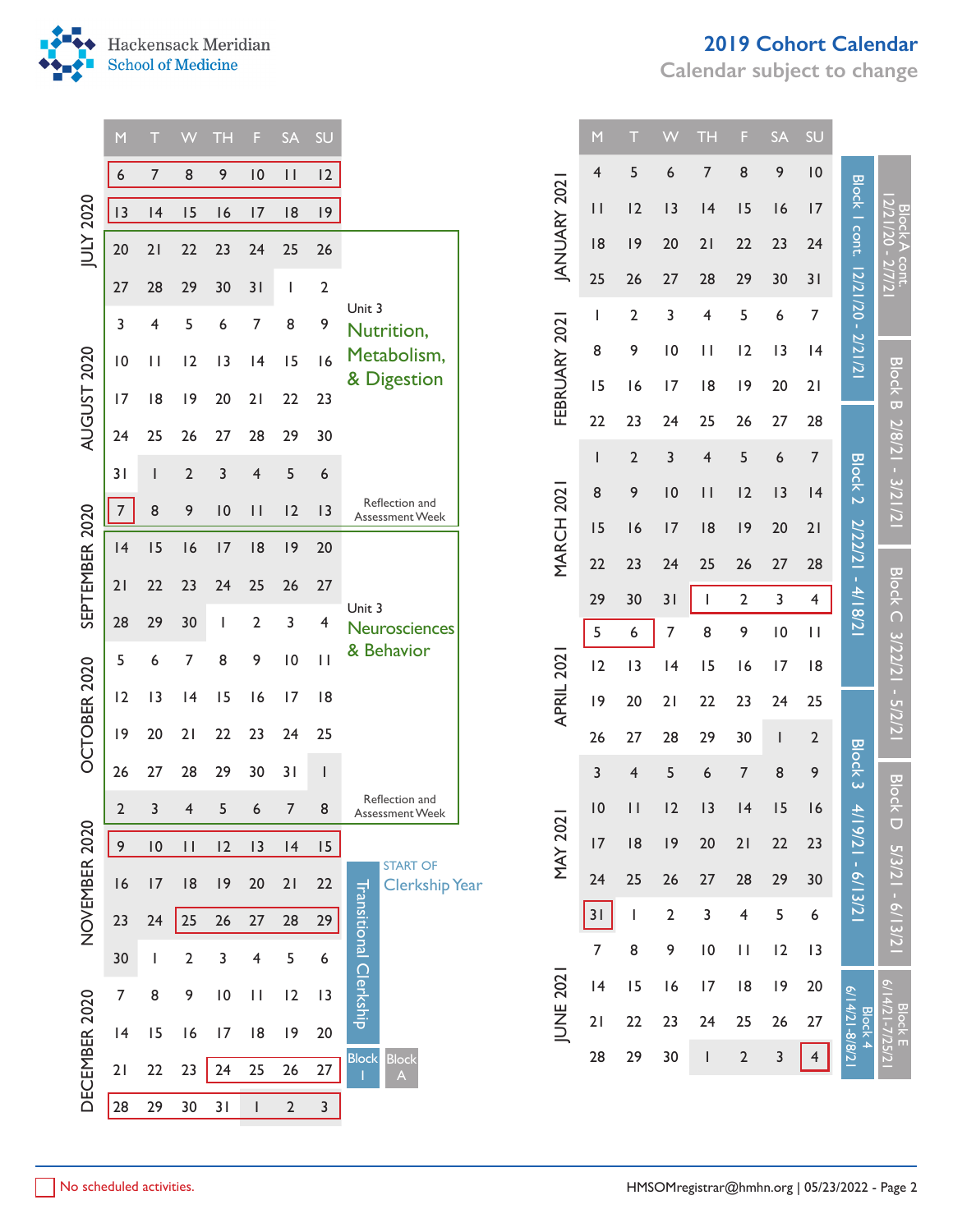

**Calendar subject to change**



**The Story** 

|                          | M            |                | VV              | TF.                     | F         | <b>SA</b>               | SU                                                             |                                   |                                                  |               |                                 | M               |                         | W              | ТH              | F              | <b>SA</b>                                                        | SU               |             |                       |                                               |  |
|--------------------------|--------------|----------------|-----------------|-------------------------|-----------|-------------------------|----------------------------------------------------------------|-----------------------------------|--------------------------------------------------|---------------|---------------------------------|-----------------|-------------------------|----------------|-----------------|----------------|------------------------------------------------------------------|------------------|-------------|-----------------------|-----------------------------------------------|--|
|                          | 5            | 6              | 7               | 8                       | 9         | $\overline{10}$         | $\mathsf{H}% _{T}=\mathsf{H}_{T}\left( \mathcal{A}_{T}\right)$ |                                   |                                                  |               |                                 | 3               | $\overline{\mathbf{4}}$ | 5              | 6               | $\overline{7}$ | 8                                                                | 9                | A           |                       |                                               |  |
|                          | 12           | 13             | 4               | 15                      | 16        | 17                      | 8                                                              |                                   |                                                  | Block E cont. |                                 | 10              | $\vert \vert$           | 12             | 13              | 4              | 15                                                               | 16               |             |                       |                                               |  |
| JULY 2021                | 9            | 20             | 21              | 22                      | 23        | 24                      | 25                                                             | Block 4 cont.<br>6/14/21 - 8/8/21 | 7757/                                            |               |                                 | 17              | 8                       | 9              | 20              | 21             | 22                                                               | 23               |             |                       |                                               |  |
|                          | 26           | 27             | 28              | 29                      | 30        | 31                      | J.                                                             |                                   |                                                  |               | <b>JANUARY 2022</b>             | 24              | 25                      | 26             | 27              | 28             | 29                                                               | 30               | B           |                       |                                               |  |
| <b>AUGUST 2021</b>       | $\mathbf{2}$ | 3              | 4               | 5                       | 6         | $\overline{7}$          | 8                                                              |                                   | <b>Block F</b>                                   |               |                                 | 31              | L                       | $\overline{2}$ | 3               | 4              | 5                                                                | $\boldsymbol{6}$ |             |                       |                                               |  |
|                          | 9            | 10             | $\mathbf{H}$    | 12                      | 13        | 4                       | 15                                                             |                                   |                                                  |               |                                 | $\overline{7}$  | 8                       | 9              | $\overline{10}$ | $\mathbf{H}$   | 12                                                               | 3                | C           |                       |                                               |  |
|                          | 16           | 17             | 8               | 9                       | 20        | 21                      | 22                                                             |                                   | 7/26/21 - 9/5/21                                 |               | FEBRUARY 2022                   | 4               | 15                      | 6              | 17              | 8              | 9                                                                | 20               |             | $\overline{2}$        |                                               |  |
|                          | 23           | 24             | 25              | 26                      | 27        | 28                      | 29                                                             | <b>Block 5</b>                    |                                                  |               |                                 | 21              | 22                      | 23             | 24              | 25             | 26                                                               | 27               | D           |                       |                                               |  |
|                          | 30           | 31             |                 | $\overline{\mathbf{c}}$ | 3         | 4                       | 5                                                              |                                   |                                                  |               |                                 | 28              | L                       | $\mathbf 2$    | 3               | 4              | 5                                                                | 6                |             |                       |                                               |  |
|                          | 6            | $\overline{7}$ | 8               | 9                       | 10        | $\mathbf{H}$            | 12                                                             | 12/21 - 12/3/21                   |                                                  |               |                                 | $\overline{7}$  | 8                       | 9              | $\overline{10}$ | $\mathbf{H}$   | 12                                                               | 13               | E           | 3                     |                                               |  |
| SEPTEMBER 2021           | 3            | 4              | 15              | 16                      | 17        | 8                       | 9                                                              |                                   | <b>Block G</b>                                   |               |                                 | 4               | 15                      | 16             | 17              | 8              | 9                                                                | 20               |             |                       |                                               |  |
|                          | 20           | 21             | 22              | 23                      | 24        | 25                      | 26                                                             |                                   | $-12/16$                                         |               | <b>MARCH 2022</b><br>APRIL 2022 | 21              | 22                      | 23             | 24              | 25             | 26                                                               | 27               | F           |                       | -Advanced Clinical Rotations (ACR)            |  |
|                          | 27           | 28             | 29              | 30                      | I.        | $\overline{2}$          | 3                                                              |                                   |                                                  |               |                                 | 28              | 29                      | 30             | 31              | ı              | $\overline{2}$                                                   | $\overline{3}$   |             |                       |                                               |  |
| OCTOBER 2021             | 4            | 5              | 6               | 7                       | 8         | 9                       | 10                                                             |                                   | 10/17/21<br><b>Block H</b><br>10/18/21 - 11/28/2 |               |                                 | 4               | 5                       | 6              | 7               | 8              | 9                                                                | $\overline{10}$  | G<br>н      |                       |                                               |  |
|                          | $\mathbf{H}$ | 12             | 13              | 4                       | 15        | 16                      | 17                                                             | <b>Block 6</b>                    |                                                  |               |                                 | $\vert \ \vert$ | 12                      | 13             | 4               | 15             | 16                                                               | 17               |             | 4                     |                                               |  |
|                          | 8            | 9              | 20              | 21                      | 22        | 23                      | 24                                                             |                                   |                                                  |               |                                 | 8               | 9                       | 20             | 21              | 22             | 23                                                               | 24               |             |                       |                                               |  |
|                          | 25           | 26             | 27              | 28                      | 29        | 30                      | 31                                                             | $10/4/21 - 1/28/21$               |                                                  |               |                                 |                 | 25                      | 26             | 27              | 28             | 29                                                               | 30               | $\mathsf I$ | ı                     |                                               |  |
|                          | $\mathsf{l}$ | $\overline{2}$ | 3               | 4                       | 5         | 6                       | $\overline{7}$                                                 |                                   |                                                  |               |                                 | $\overline{2}$  | 3                       | 4              | 5               | 6              | $\overline{7}$                                                   | 8                |             | 5                     |                                               |  |
|                          | 8            | 9              | $\overline{10}$ | $\vert \vert$           | 12        | 3                       | 4                                                              |                                   |                                                  |               | 2022                            | 9               | $\overline{10}$         | $\vert \vert$  | 12              | 3              | 4                                                                | 15               |             |                       |                                               |  |
|                          | 15           | 16             | 17              | 8                       | 9         | 20                      | 21                                                             |                                   |                                                  |               |                                 | 16              | 17                      | 8              | 9               | 20             | 21                                                               | 22               |             |                       |                                               |  |
| NOVEMBER 2021            | 22           | 23             | 24              | 25                      | 26        | 27                      | 28                                                             |                                   |                                                  |               | NAY                             | 23              | 24                      | 25             | 26              | $27$           | 28                                                               | 29               |             |                       |                                               |  |
|                          | 29           | 30             |                 | $\overline{2}$          | 3         | $\overline{\mathbf{4}}$ | 5                                                              |                                   |                                                  |               |                                 | $30\,$          | 31                      | $\mathbf{I}$   | $\overline{2}$  | $\overline{3}$ | $\overline{4}$                                                   | 5                | K           |                       |                                               |  |
|                          | 6            | $\overline{7}$ | 8               | 9                       | $\vert 0$ | $\mathbf{H}$            | 2                                                              |                                   |                                                  | Step 1/Step 2 |                                 | 6               | $\overline{7}$          | $8\!*\,$       | 9               | $\vert 0$      | $\mathsf{H}% _{T}=\mathsf{H}_{T}\left( \mathcal{A}_{T}\right) ,$ | 12               | A           |                       |                                               |  |
|                          | 13           | 4              | 15              | 16                      | 17        | 8                       | 9                                                              |                                   | Study &                                          |               |                                 | 13              | 4                       | 15             | 16              | 17             | 8                                                                | 9                |             |                       | Phase-                                        |  |
| DECEMBER 2021            | 20           | 21             | 22              | 23                      | 24        | 25                      | 26                                                             |                                   | Vacation                                         |               | JUNE 2022                       | 20              | 21                      | 22             | 23              | 24             | 25                                                               | 26               |             |                       | ڛ                                             |  |
|                          | 27           | 28             | 29              | 30                      | 31        | $\mathbf{I}$            | $2 \overline{ }$                                               |                                   |                                                  |               |                                 | 27              | 28                      | 29             | 30              | $\mathsf{l}$   | $\mathbf 2$                                                      | 3                | B           |                       |                                               |  |
|                          |              |                |                 |                         |           |                         |                                                                |                                   |                                                  |               |                                 |                 |                         |                |                 |                |                                                                  |                  |             |                       |                                               |  |
| No scheduled activities. |              |                |                 |                         |           |                         |                                                                |                                   |                                                  |               |                                 |                 |                         |                |                 |                |                                                                  |                  |             | * Graduation ceremony | HMSOMregistrar@hmhn.org   05/23/2022 - Page 3 |  |